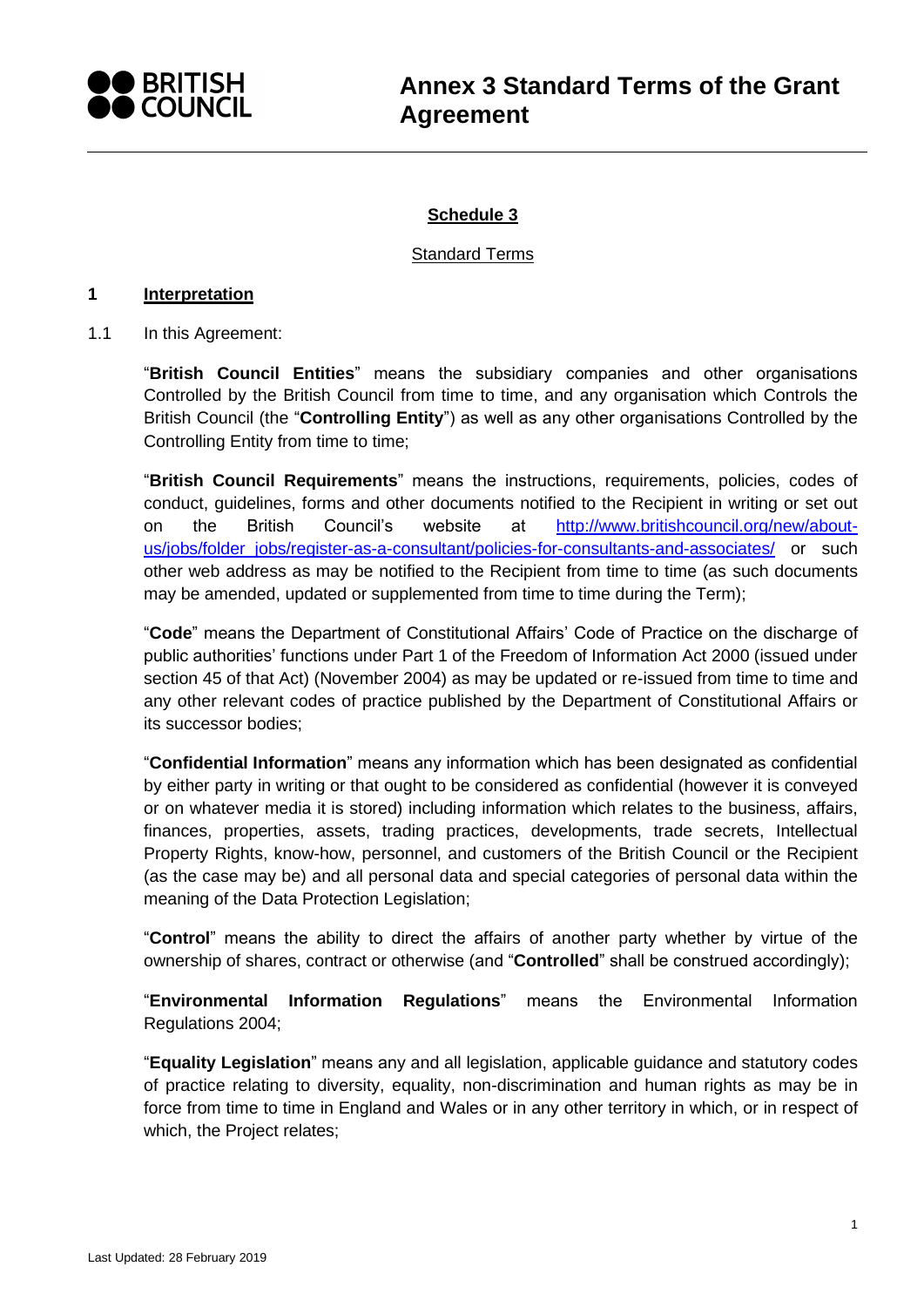"**FOIA**" means the Freedom of Information Act 2000 and any subordinate legislation made under that Act from time to time together with any guidance and/or codes of practice issued by the Information Commissioner in relation to such legislation;

"**Funder Agreement**" means the agreement (if any) between the Funder (if any) and the British Council relating to the provision of the funding out of which the Grant is made;

"**Funder Requirements**" means the specific requirements of the Funder (if any), including the terms of the Funder Agreement, notified to the Recipient in writing (including, without limitation, by means of email or any website or extranet);

"**Good Data Management Practices**" means:

- (a) research data must be generated using sound scientific techniques and processes;
- (b) research data must be accurately recorded in accordance with good scientific practices by the individuals conducting the research;
- (c) research data must be analysed appropriately, without bias and in accordance with good scientific practices;
- (d) research data and results must be stored securely and be easily retrievable; and
- (e) data trails must be kept to allow individuals to demonstrate easily and to reconstruct key decisions made during the conduct of the research, presentations made about the research and conclusions reached in respect of the research;

"**Information Disclosure Requirements**" means the requirements to disclose information under:

- (a) the Code;
- (b) the FOIA; and
- (c) the Environmental Information Regulations;

"**Intellectual Property Rights**" means any copyright and related rights, patents, rights to inventions, registered designs, database rights, design rights, topography rights, trade marks, service marks, trade names and domain names, trade secrets, rights in unpatented know-how, rights of confidence and any other intellectual or industrial property rights of any nature including all applications (or rights to apply) for, and renewals or extensions of such rights and all similar or equivalent rights or forms of protection which subsist or will subsist now or in the future in any part of the world;

"**Recipient's Team**" means the Recipient and, where applicable, any Relevant Person, and all other employees, consultants, agents and sub-contractors which the Recipient engages in any way in relation to the Project;

"**Relevant Person**" means any individual employed or engaged by the Recipient and involved in the Project, or any agent or contractor or sub-contractor of the Recipient who is involved in the Project; and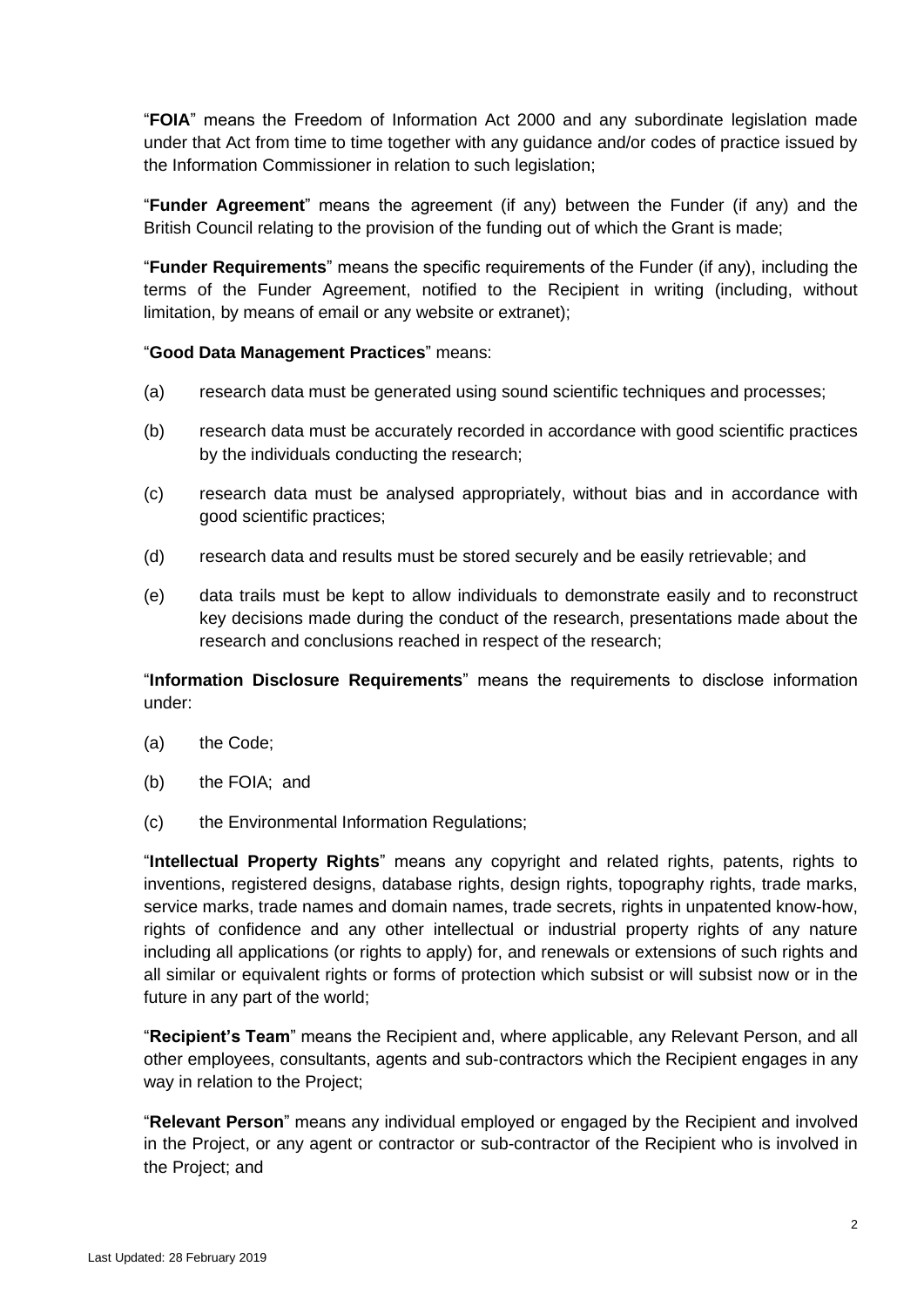"**Request for Information**" means a request for information (as defined in FOIA) relating to or connected with this Agreement or the British Council more generally or any apparent request for such information under the Information Disclosure Requirements.

- <span id="page-2-1"></span>1.2 In this Agreement:
	- 1.2.1 any headings in this Agreement shall not affect the interpretation of this Agreement;
	- 1.2.2 a reference to a statute or statutory provision is (unless otherwise stated) a reference to the applicable UK statute as it is in force for the time being, taking account of any amendment, extension, or re-enactment and includes any subordinate legislation for the time being in force made under it;
	- 1.2.3 where the words "include(s)" or "including" are used in this Agreement, they are deemed to have the words "without limitation" following them, and are illustrative and shall not limit the sense of the words preceding them;
	- 1.2.4 without prejudice to clause [1.2.5,](#page-2-0) except where the context requires otherwise, references to:
		- (i) services being provided to, or other activities being provided for, the British Council;
		- (ii) any benefits, warranties, indemnities, rights and/or licences granted or provided to the British Council; and
		- (iii) the business, operations, customers, assets, Intellectual Property Rights, agreements or other property of the British Council,

shall be deemed to be references to such services, activities, benefits, warranties, indemnities, rights and/or licences being provided to, or property belonging to, each of the British Council and the British Council Entities and this Agreement is intended to be enforceable by each of the British Council Entities; and

<span id="page-2-0"></span>1.2.5 obligations of the British Council shall not be interpreted as obligations of any of the British Council Entities.

## **2 Recipient's obligations**

- 2.1 The Recipient warrants that the information given to the British Council in connection with the Project Proposal is true and acknowledges that the British Council awards the Grant on this basis.
- 2.2 The Recipient shall apply the Grant solely and exclusively for the purposes of funding the Project. The Recipient agrees to reimburse the British Council in full if the Grant is not used for this purpose.
- 2.3 The Recipient confirms that the Project and the award of the Grant to it shall not breach any applicable State Aid rules within the meaning of Article 107 Treaty of the Functioning of the European Union and any related legislation.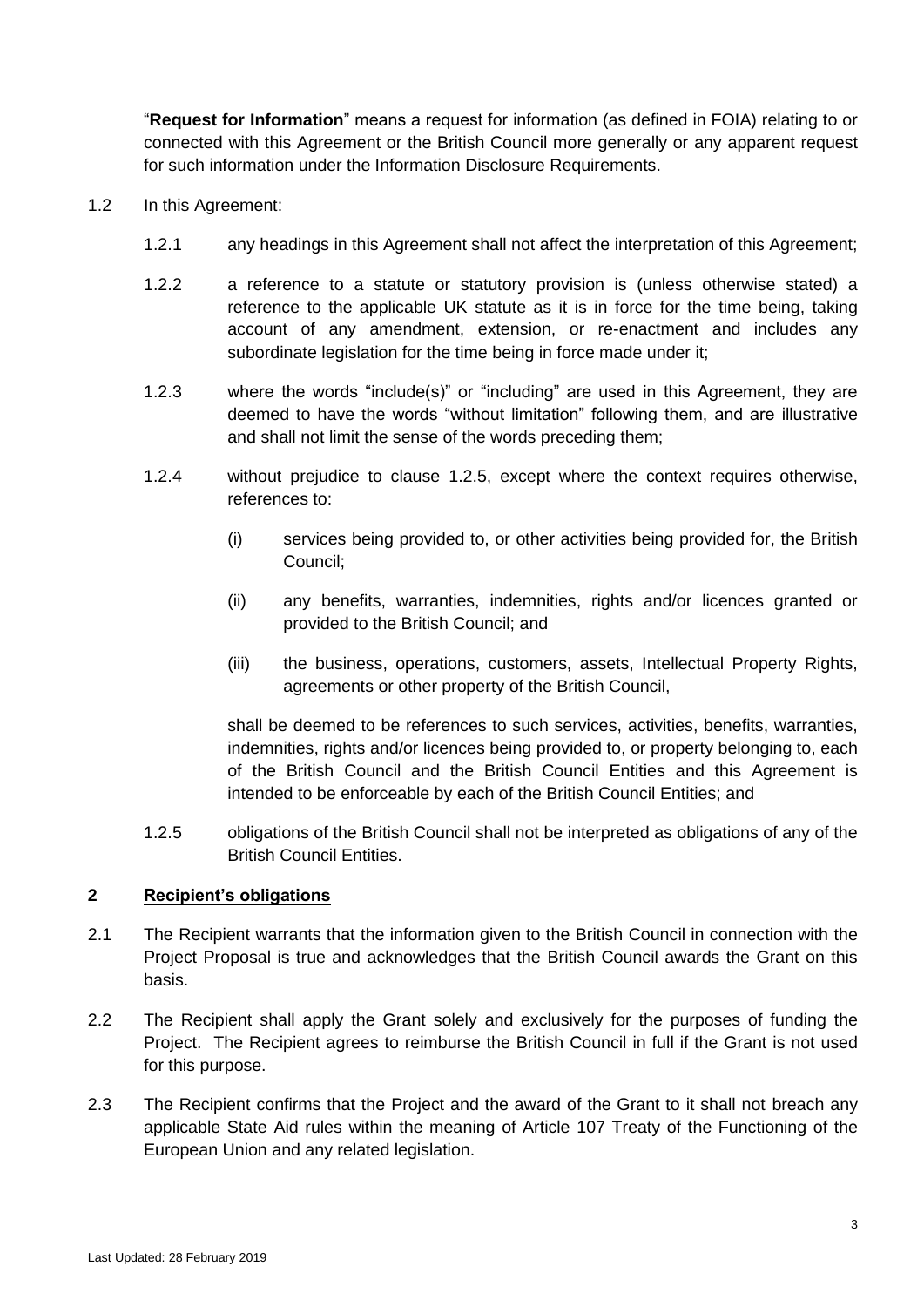- 2.4 The Recipient shall notify the British Council in writing of any amount of other funding including other public sector funding (if any) and/or guarantees secured by or offered to it for any purpose whatsoever as soon as it is approved.
- 2.5 The Recipient shall deliver the Project with (i) reasonable skill and care and to the highest professional standards (ii) in compliance at all times with the terms of this Agreement (and, in particular, the Special Terms (Schedule 1) and the RPF and Project Proposal (Schedule 2), the reasonable instructions of the British Council and all applicable regulations and legislation in force from time to time. The Recipient shall allocate sufficient resources to enable it to comply with its obligations under this Agreement.
- 2.6 The Recipient shall comply with, and complete and return any forms or reports from time to time required by, the British Council Requirements and/or the Eligibility Criteria.
- 2.7 The Recipient shall comply with the Funder Requirements (if any) and shall do nothing to put the British Council in breach of the Funder Requirements (if any).
- 2.8 The Recipient shall not at any time do or say anything which damages or which could reasonably be expected to damage the interests or reputation of the British Council or the Funder (if any) or their respective officers, employees, agents or contractors.
- 2.9 The Recipient shall keep full and proper accounts and records of income and expenditure with regard to the Project and the British Council shall be entitled to receive copies of all information reasonably required on request (including, without limitation, bank statements, receipts and vouchers for expenditure incurred) and to audit the administration by the Recipient of the Grant and the Project.
- 2.10 Where the British Council and/or the Funder requires more information or considers that any report and/or other documentation is not acceptable, or where the British Council and/or the Funder believes that the performance of the activity undertaken is not in accordance with this Agreement, the British Council shall provide sufficient details to the Recipient to enable it to rectify the situation. The British Council reserves the right to suspend or terminate (as the case may be) the Project and the Agreement in the event that the Recipient is not able to rectify the situation to the satisfaction of the British Council (and/or the Funder).
- 2.11 The Recipient shall keep complete and accurate records of all research, development and other work carries out in connection with the Project and comply with Good Data Management Practices.
- 2.12 The Recipient shall observe, and ensure that, where applicable, the Relevant Person observes, the British Council Research and Evaluation Ethics Policy, at Annex 1 and obtain consent for human subject research in accordance with that policy and any applicable law;
- 2.13 The Recipient undertakes to work with the British Council to monitor and evaluate progress made towards achieving the Project through regular communication, face to face meetings if required and progress reports and agrees to provide any relevant information related to the activities detailed in the Project Proposal as and when requested.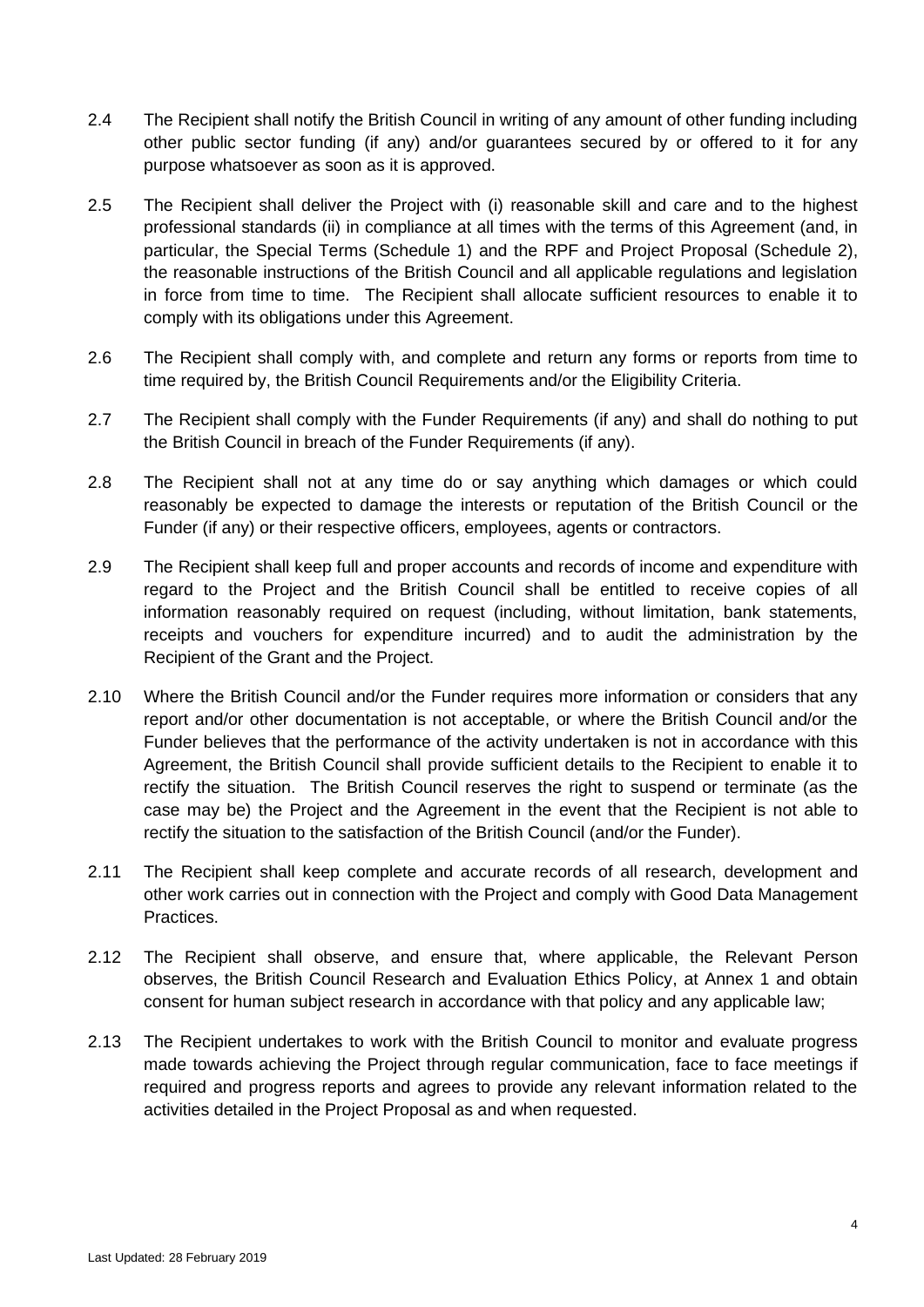- 2.14 The Recipient shall comply with all applicable legislation and codes of practice relating to child protection and the promotion of the welfare of children in force in England and Wales and any other territory in which the Project takes place or to which the Project relates.
- 2.15 The Recipient shall use its reasonable endeavours to ensure that it does not become involved in any conflict of interests between the interests of the British Council and/or the Funder and the interests of the Recipient itself or any client of the Recipient. The Recipient shall notify the British Council in writing as soon as is practically possible of any potential conflict of interests and shall follow the British Council's reasonable instructions to avoid, or bring to an end, any conflict of interests. In the event that a conflict of interests does arise, the British Council shall be entitled to terminate this Agreement on immediate written notice.

## **3 Capital Assets**

- 3.1 A "**Capital Asset**" means any item of equipment or other asset costing £500 (five hundred pounds) (excluding VAT) or more which, on the date of purchase, has a useful life of more than one year and is purchased wholly or partly out of the Grant.
- <span id="page-4-0"></span>3.2 The Recipient shall obtain the prior written consent of the British Council (and, where applicable, the Funder) before purchasing any Capital Asset.
- 3.3 Subject to clause [3.2,](#page-4-0) the Recipient shall advise the British Council in writing of the purchase of any Capital Asset and shall advise the British Council of its date of purchase, its purchase price (excluding VAT), its location and details of anyone else having an interest in the Capital Asset.
- 3.4 The Recipient shall not dispose of any Capital Asset without the British Council's prior written consent. The British Council may require the sale of any Capital Asset at open market value and may also require payment to the British Council of a share of the net proceeds of sale in proportion to the amount of Grant contributed to its purchase.

## **4 Withholding, Reduction and Repayment of the Grant**

- 4.1 The British Council may (and may be obliged by the Funder to) reduce, withhold or claim a repayment (in full or in part) of the Grant if:
	- 4.1.1 the Recipient fails to comply with the terms of this Agreement;
	- 4.1.2 the Recipient breaches the warranty in clause [4.2](#page-5-0) of **Error! Reference source not found.**;
	- 4.1.3 the Recipient makes a change to the Project which the British Council and/or the Funder has not approved;
	- 4.1.4 the Recipient attempts to dispose of a Capital Asset without the British Council's prior written consent;
	- 4.1.5 there is any financial irregularity or fraud in the operation of the Project;
	- 4.1.6 there has been any overpayment of the Grant; or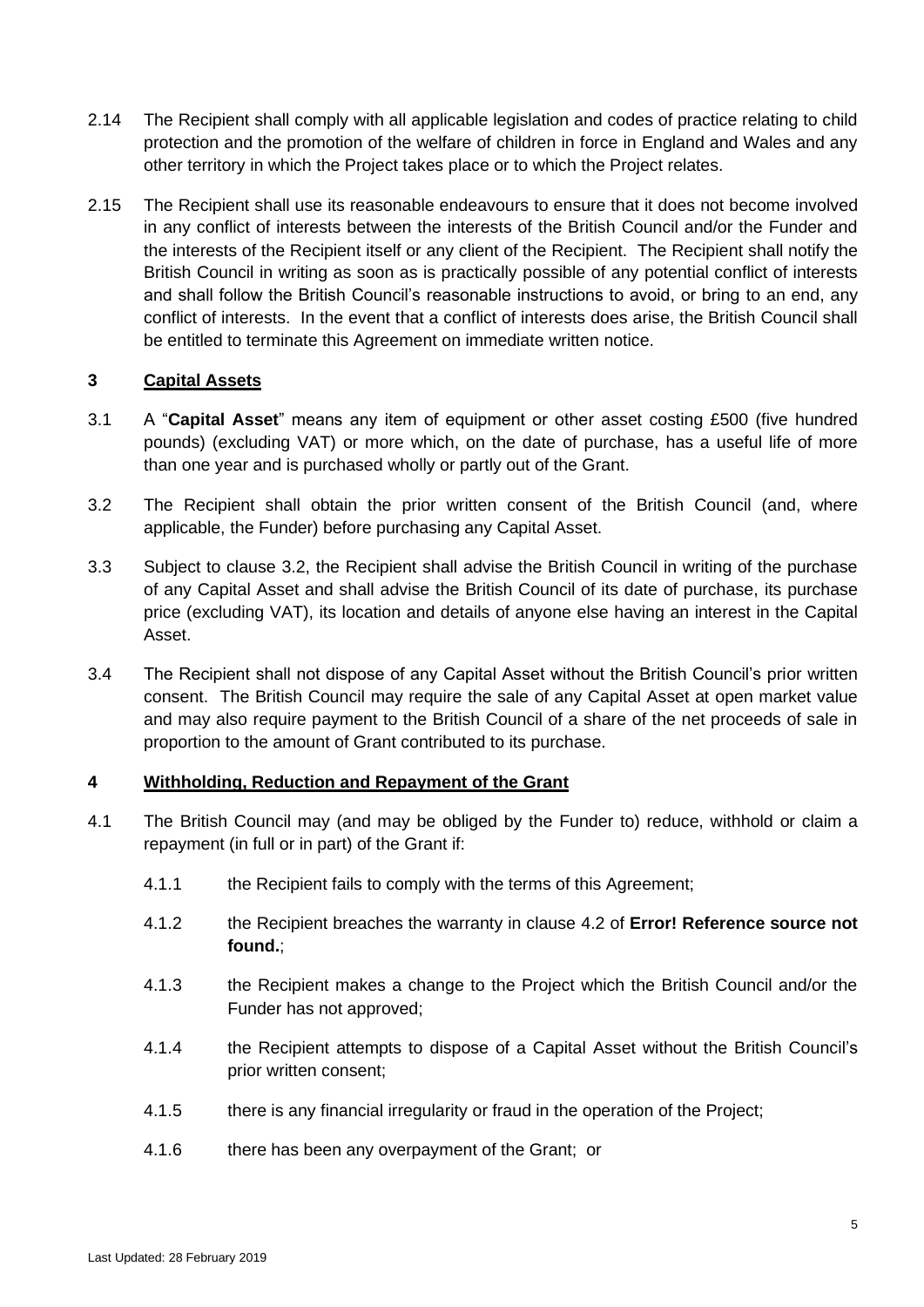- 4.1.7 the Funder reduces the amount of funding available, withdraws funding or demands repayment of any part of the Grant.
- <span id="page-5-0"></span>4.2 The British Council will notify the Recipient in writing of any decision it (or the Funder) takes to reduce, withhold or claim a repayment of the Grant or any part of it and will, if appropriate, arrange a meeting with the Recipient to discuss the consequences of such decision.
- 4.3 If the British Council demands repayment of the Grant or any part of it, the Recipient shall make repayment within 30 days.
- 4.4 The Grant is fully inclusive of any and all taxes that may be payable in connection with the award, receipt or use of the Grant. The Recipient will deduct any such taxes out of the Grant and in no circumstances shall the British Council be required to pay any additional sums in respect of such taxes. In the event that the British Council is required by the laws or regulations of any applicable jurisdiction to deduct any withholding tax or similar taxes from the Grant, the British Council shall deduct and account for such taxes before paying the remainder of the Grant to the Recipient and shall notify the Recipient in writing of all such sums properly deducted.

## **5 Change Control**

- 5.1 If the Recipient wishes to change the scope of the Project, it shall submit details of the requested change to the British Council in writing and such change shall only be implemented if agreed in accordance with the remainder of this clause.
- 5.2 If the Recipient requests a change to the scope of the Project, it shall send such request to the British Council in writing, accompanied by a written statement of the following matters:
	- 5.2.1 the likely time required to implement the change;
	- 5.2.2 any foreseeable impact that the proposed change may have on the Recipient's compliance with the Eligibility Criteria; and
	- 5.2.3 any other impact of the proposed change on the terms of this Agreement; and

the British Council shall withhold or give its consent to such change in its sole discretion. If the British Council allows the Recipient to proceed with the change, the Recipient shall do so, following a variation of this Agreement in writing reflecting the agreed change in accordance with clause [20.](#page-14-0)

## **6 Intellectual Property Rights**

- 6.1 Where any Intellectual Property Rights owned or licensed by the British Council are required to be used in connection with the delivery of the Project, the Recipient acknowledges that it shall have no right to use the same except to the extent necessary for the delivery of the Project and subject to such consents and restrictions as may be specified by the British Council.
- 6.2 The Recipient warrants that the delivery of the Project does not and will not infringe any third party's Intellectual Property Rights.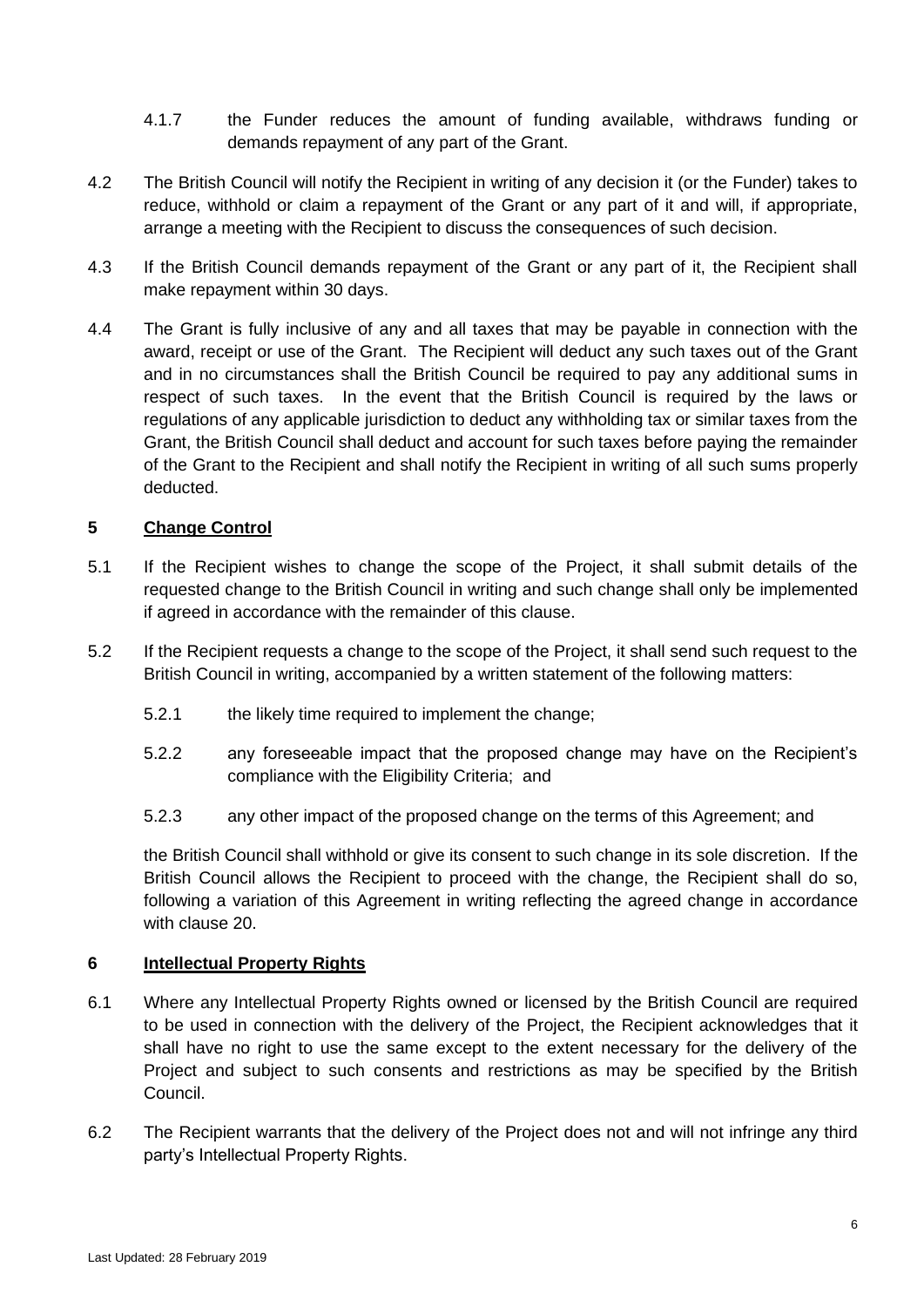- 6.3 The Recipient hereby grants to the British Council an irrevocable, royalty-free, non-exclusive, worldwide right and licence to use any information, data, reports, documents, or other materials obtained, created or developed in the course of the Project for non-commercial purposes to publicise and report on the activities of the British Council in connection with the award of the Grant and the delivery of the Project.
- 6.4 In addition to clause 6.3, the Recipient grants to the British Council an irrevocable, royaltyfree, non-exclusive, worldwide right and licence to include the Recipient's final report in a noncommercial publication to share innovative research in the learning and teaching of English made available on appropriate British Council websites (including making formatting and design changes without changing the content of the final report).
- 6.5 The Recipient shall include following statement when using the final report or the publication: "developed with support from the British Council".

## <span id="page-6-1"></span>**7 Liability and Indemnity**

- <span id="page-6-0"></span>7.1 Nothing in this Agreement shall exclude or restrict the liability of either party to the other for death or personal injury resulting from negligence or for fraudulent misrepresentation or in any other circumstances where liability may not be limited under any applicable law.
- 7.2 Subject to clauses [7.1,](#page-6-0) the British Council's total liability to the Recipient in respect of all other losses arising under or in connection with this Agreement, whether in contract, tort, breach of statutory duty, or otherwise, shall not exceed the amount of the Grant.
- 7.3 Provided that the British Council has paid the Grant to the Recipient in accordance with this Agreement, the Recipient shall be responsible for all claims, costs, expenses, losses and liabilities howsoever arising in connection with the Project and the receipt and use of the Grant and the Recipient shall indemnify and hold the British Council harmless from and against all such claims, costs, expenses, losses and liabilities.
- 7.4 The provisions of this clause [7](#page-6-1) shall survive termination of this Agreement, however arising.

## <span id="page-6-2"></span>**8 Confidentiality**

- 8.1 For the purposes of this clause [8:](#page-6-2)
	- 8.1.1 the "**Disclosing Party**" is the party which discloses Confidential Information to, or in respect of which Confidential Information comes to the knowledge of, the other party; and
	- 8.1.2 the "**Receiving Party**" is the party which receives Confidential Information relating to the other party.
- <span id="page-6-3"></span>8.2 The Receiving Party shall take all necessary precautions to ensure that all Confidential Information it receives under or in connection with this Agreement:
	- 8.2.1 is given only to such of its staff and professional advisors or consultants engaged to advise it in connection with this Agreement as is strictly necessary for the performance of this Agreement and only to the extent necessary for the performance of this Agreement; and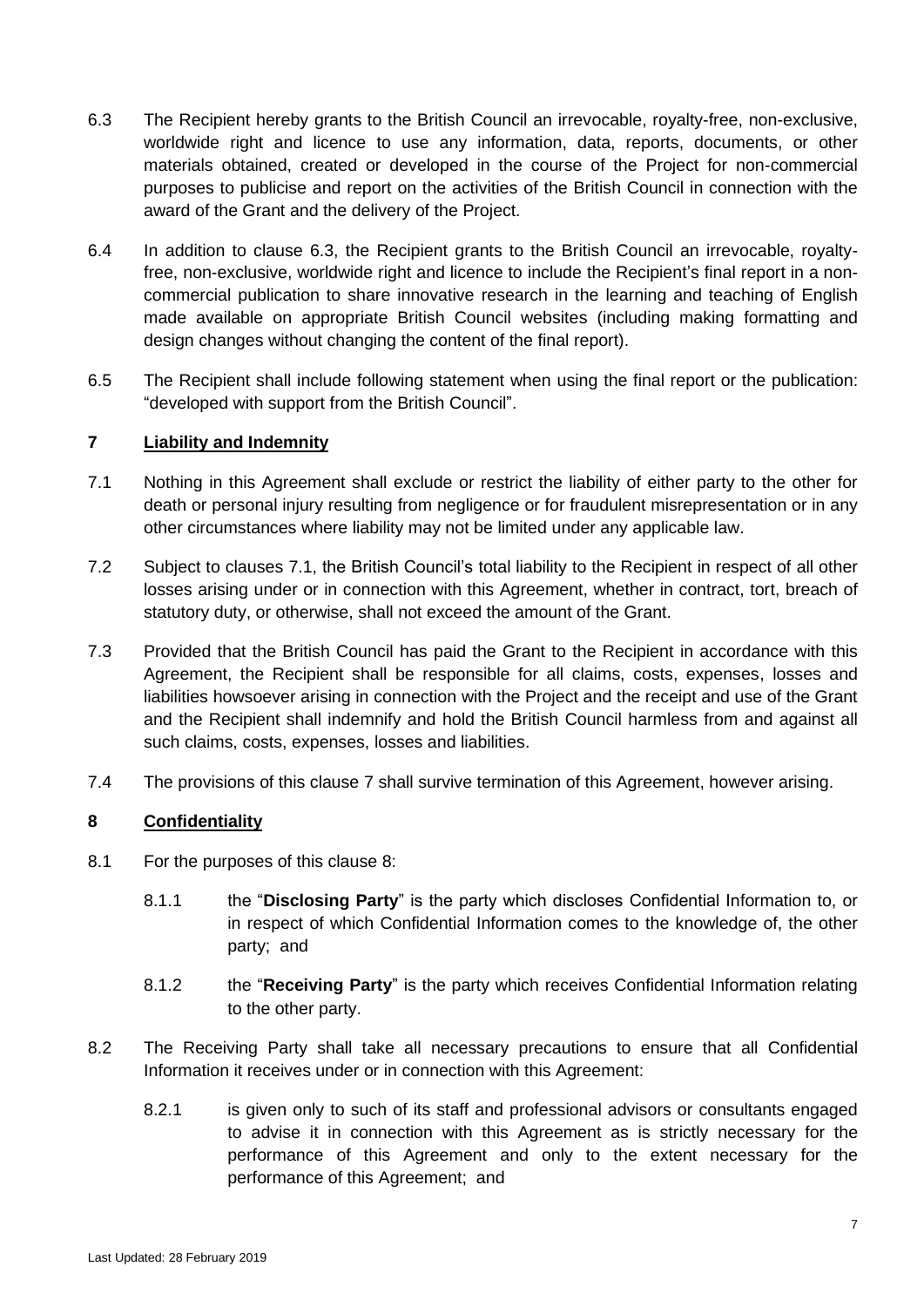- 8.2.2 is treated as confidential and not disclosed (without the prior written consent of the Disclosing Party) or used by the Receiving Party or any member of its staff or its professional advisors or consultants otherwise than for the purposes of this Agreement.
- 8.3 The provisions of clause [8.2](#page-6-3) shall not apply to any Confidential Information which:
	- 8.3.1 is or becomes public knowledge (otherwise than by breach of this clause [8\)](#page-6-2);
	- 8.3.2 was in the possession of the Receiving Party, without restriction as to its disclosure, before receiving it from the Disclosing Party;
	- 8.3.3 is received from a third party who lawfully acquired it and who is under no obligation restricting its disclosure;
	- 8.3.4 is independently developed without access to the Confidential Information; or
	- 8.3.5 must be disclosed pursuant to a statutory, legal or parliamentary obligation placed upon the Receiving Party.
- 8.4 Nothing in this clause [8](#page-6-2) shall prevent the Recipient from using any techniques, ideas or knowhow gained during the performance of this Agreement in the course of its normal business, to the extent that it does not result in a disclosure of Confidential Information or an infringement of Intellectual Property Rights.
- 8.5 In the event that the Recipient fails to comply with this clause [8,](#page-6-2) the British Council reserves the right to terminate this Agreement by notice in writing with immediate effect.
- 8.6 The provisions under this clause [8](#page-6-2) are without prejudice to the application of the Official Secrets Act 1911 to 1989 to any Confidential Information.
- 8.7 The Recipient acknowledges that the British Council is subject to the Information Disclosure Requirements and shall assist and co-operate with the British Council to enable the British Council to comply with those requirements.
- 8.8 Where the British Council receives a Request for Information in relation to information that the Recipient or any of its sub-contractors is holding on behalf of the British Council and which the British Council does not hold itself, the British Council shall, as soon as reasonably practicable after receipt, forward the Request for Information to the Recipient and the Recipient shall:
	- 8.8.1 provide the British Council with a copy of all such information in the form that the British Council requires as soon as practicable and in any event within 10 calendar days (or such other period as the British Council acting reasonably may specify) of the British Council's request; and
	- 8.8.2 provide all necessary assistance as reasonably requested by the British Council to enable the British Council to respond to the Request for Information within the time for compliance set out in section 10 of the FOIA or regulation 5 of the Environmental Information Regulations, as applicable.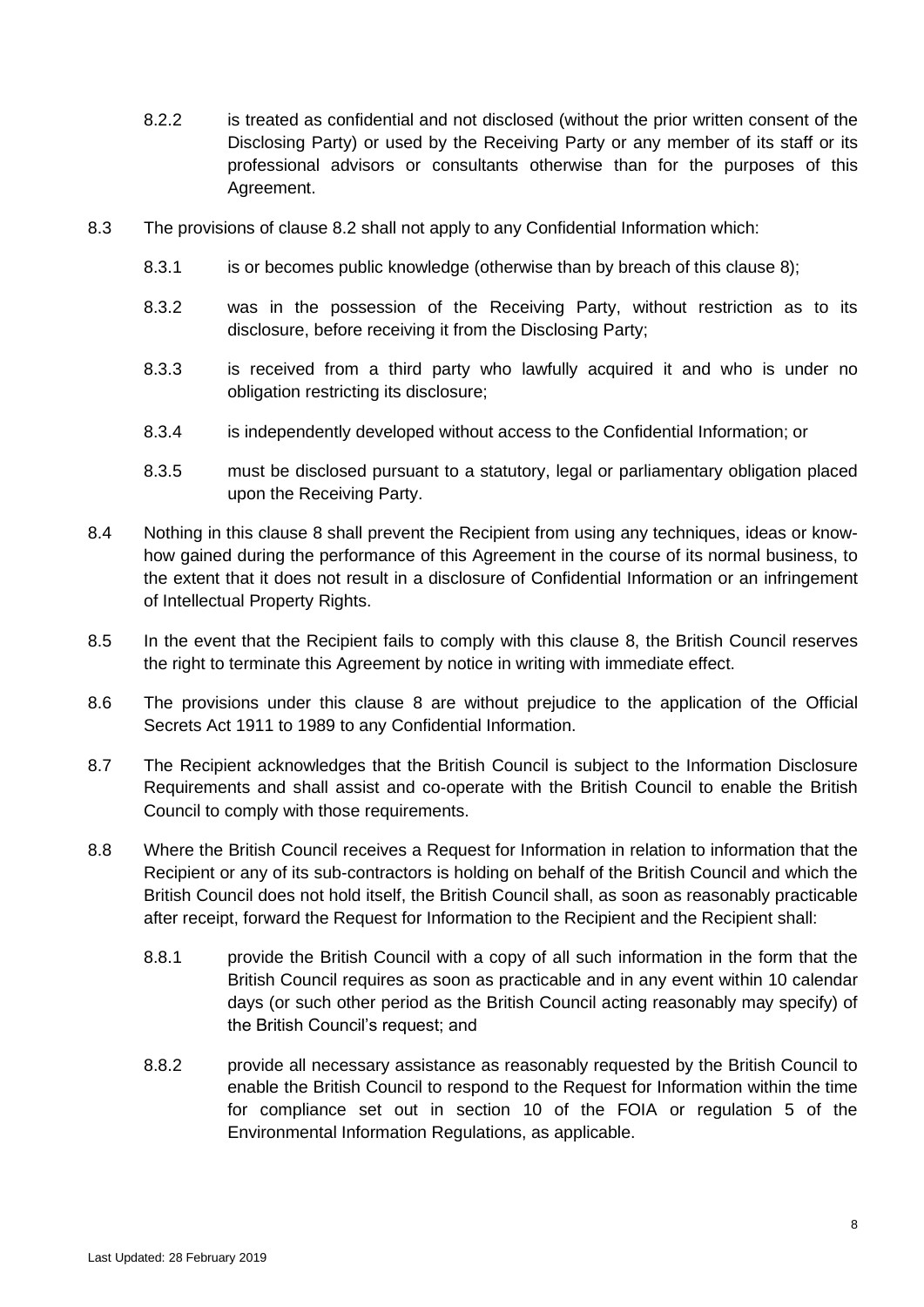- 8.9 The Recipient acknowledges that any lists or schedules provided by it outlining Confidential Information are of indicative value only and that the British Council may nevertheless be obliged to disclose the Recipient's Confidential Information in accordance with the Information Disclosure Requirements:
	- 8.9.1 in certain circumstances without consulting the Recipient; or
	- 8.9.2 following consultation with the Recipient and having taken its views into account,

<span id="page-8-0"></span>provided always that where clause [8.9.1](#page-8-0) above applies, the British Council shall, in accordance with the recommendations of the Code, take reasonable steps to draw this to the attention of the Recipient after any such disclosure.

8.10 The provisions of this clause [8](#page-6-2) shall survive the termination of this Agreement, however arising.

#### **9 Termination**

- 9.1 Without prejudice to any other rights or remedies which the British Council may have, the British Council may terminate this Agreement without liability to the Recipient immediately on giving notice to the Recipient if:
	- 9.1.1 the Recipient uses the Grant or any part of it other than for the Project;
	- 9.1.2 the Funder Agreement is terminated for any reason;
	- 9.1.3 there is a change of Control of the Recipient; or
	- 9.1.4 the funding for the Grant is otherwise withdrawn or ceases.
- 9.2 Either party may give notice in writing to the other terminating this Agreement with immediate effect if:
	- 9.2.1 the other party commits any material breach of any of the terms of this Agreement and that breach (if capable of remedy) is not remedied within 30 days of notice being given requiring it to be remedied (and where such breach is not capable of remedy, the terminating party shall be entitled to terminate the Agreement with immediate effect);
	- 9.2.2 an order is made or a resolution is passed for the winding-up of the other party or an administrator is appointed by order of the court or by other means to manage the affairs, business and property of the other party or a receiver and/or manager or administrative receiver is validly appointed in respect of all or any of the other party's assets or undertaking or circumstances arise which entitle the Court or a creditor to appoint a receiver and/ or manage or administrative receiver or which entitle the Court to make a winding-up or bankruptcy order or the other party takes or suffers any similar or analogous action (in any jurisdiction) in consequence of debt; or
	- 9.2.3 the other party ceases, or threatens to cease, to carry on business.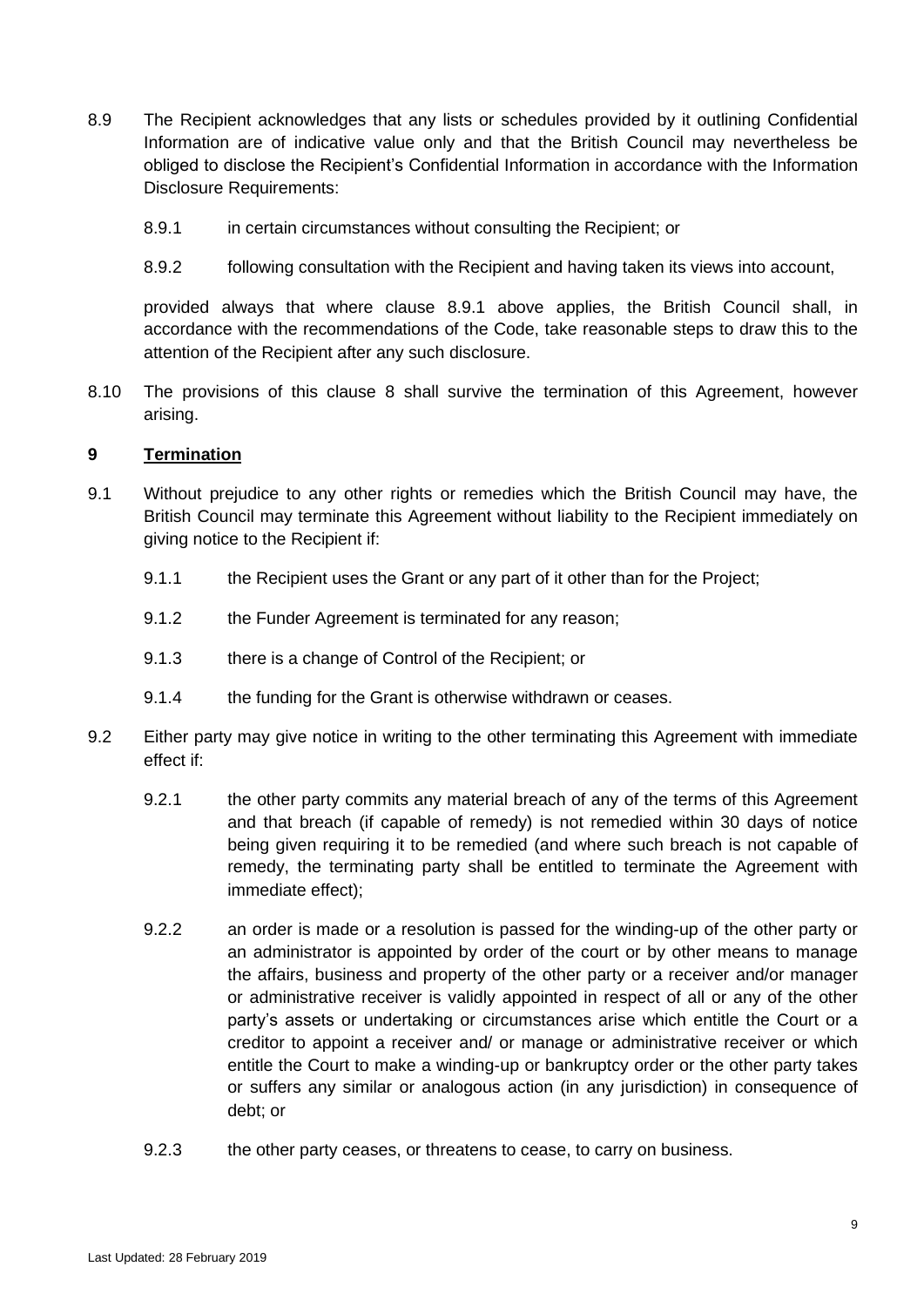- 9.3 In any circumstances where the British Council has the right to terminate this Agreement it may instead, by serving written notice on the Recipient, suspend the Project for a reasonable period.
- 9.4 Termination of this Agreement, however it arises, shall not affect or prejudice the accrued rights of the parties as at termination or the continuation of any provision expressly stated to survive, or implicitly surviving, termination.

# **10 Data Processing**

- 10.1 In this clause:
	- 10.1.1 "**Data Protection Legislation**" shall mean any applicable law relating to the processing, privacy and use of Personal Data, as applicable to either party or the Project under this Agreement, including the DPA and/or the GDPR, and /or any corresponding or equivalent national laws or regulations; and any laws which implement any such laws; and any laws that replace, extend, re-enact, consolidate or amend any of the foregoing; all guidance, guidelines, codes of practice and codes of conduct issued by any relevant regulator, authority or body responsible for administering Data Protection Legislation (in each case whether or not legally binding);
	- 10.1.2 "**DPA**" means the UK Data Protection Act 2018;
	- 10.1.3 "**GDPR**" means the General Data Protection Regulation (EU) 2016/679; and
	- 10.1.4 "**Personal Data**" means "personal data" (as defined in the Data Protection Legislation) that are processed under this Agreement.
- 10.2 The Recipient shall not breach the Data Protection Legislation and warrants that in carrying out its obligations under this Agreement it will not breach the Data Protection Legislation or do or omit to do anything that might cause the British Council to be in breach of the Data Protection Legislation.

# **11 Audit**

- 11.1 The Recipient will fully co-operate with and assist the British Council in meeting its audit and regulatory requirements by providing access for the British Council, the Funder, their internal auditors (which shall include, for the purposes of this Agreement the British Council's internal audit, security and operational risk functions), their external auditors or any agents appointed by the British Council and/or the Funder or their regulators (or any person appointed by such body) to conduct appropriate reviews and inspections of the activities and records of the Recipient (and to take copies of records and documents and interview members of the Recipient's Team) relating to the Grant and the Project. The Recipient shall maintain all records relating to this Agreement (including, without limitation, records relating to the Grant and the Project) for a period of seven (7) years following the year in which the Project is completed.
- 11.2 The Recipient shall bear its own cost in relation to any reasonable number of audits carried out by the British Council and/or the Funder. Where any audit reveals any breach or non-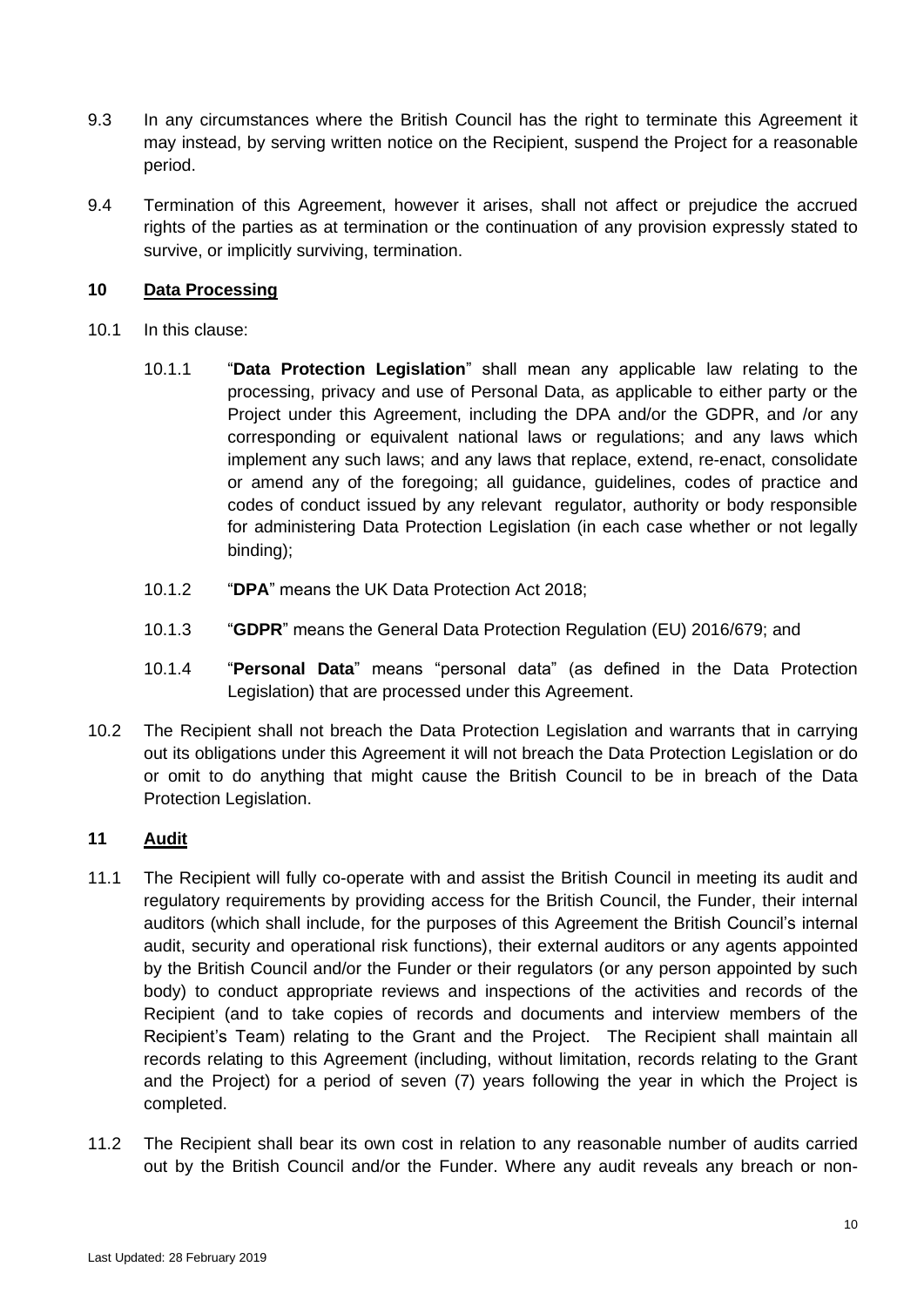compliance by the Recipient, the Recipient shall also bear the costs of the British Council and/or the Funder carrying out such audit.

# <span id="page-10-0"></span>**12 Publicity**

- 12.1 The provisions of this clause [12](#page-10-0) shall apply unless specifically varied by the British Council Requirements or the Funder Requirements.
- 12.2 The Recipient shall:
	- 12.2.1 obtain the British Council's prior written consent to all promotional activity, public statements or press releases issued by the Recipient or on the Recipient's behalf in relation to the Project or any aspect of it;
	- 12.2.2 where requested to do so by the British Council, acknowledge the award of the Grant by the British Council (and, where applicable, the Funder) in any publicity about the Project; and
	- 12.2.3 incorporate the British Council's logo in all marketing materials in accordance with the British Council's visual identity guidelines for the Project (being such guidelines as shall be notified in advance to the Recipient) and will not use the British Council's logo for any other purpose whatsoever.

## **13 Employees**

13.1 The Recipient agrees that it will not, without the prior written consent of the British Council, whether directly or indirectly, and whether alone or in conjunction with, or on behalf of, any other person during the Term or for a period of 6 (six) months following termination, solicit or entice, or endeavour to solicit or entice away from the British Council any person employed by the British Council and involved directly in the award of the Grant.

## <span id="page-10-4"></span>**14 Anti-Corruption, Anti-Collusion and Tax Evasion**

- <span id="page-10-2"></span>14.1 The Recipient undertakes and warrants that it has not offered, given or agreed to give (and that it will not offer, give or agree to give) to any person any gift or consideration of any kind as an inducement or reward for doing or forbearing to do anything in relation to the obtaining of this Agreement or the performance by the Recipient of its obligations under this Agreement.
- <span id="page-10-3"></span>14.2 The Recipient warrants that it, and any Relevant Person, has and will retain in place, and undertakes that it, and any Relevant Person, will at all times comply with, policies and procedures to avoid the risk of bribery (as set out in the Bribery Act 2010), tax evasion (as set out in the Criminal Finances Act 2017) and fraud within its organisation and in connection with its dealings with other parties, whether in the UK or overseas.
- <span id="page-10-1"></span>14.3 The Recipient warrants that:
	- 14.3.1 it, and any Relevant Person, has not colluded, and undertakes that it will not at any time collude, with any third party in any way in connection with this Agreement (including in respect of pricing under this Agreement); and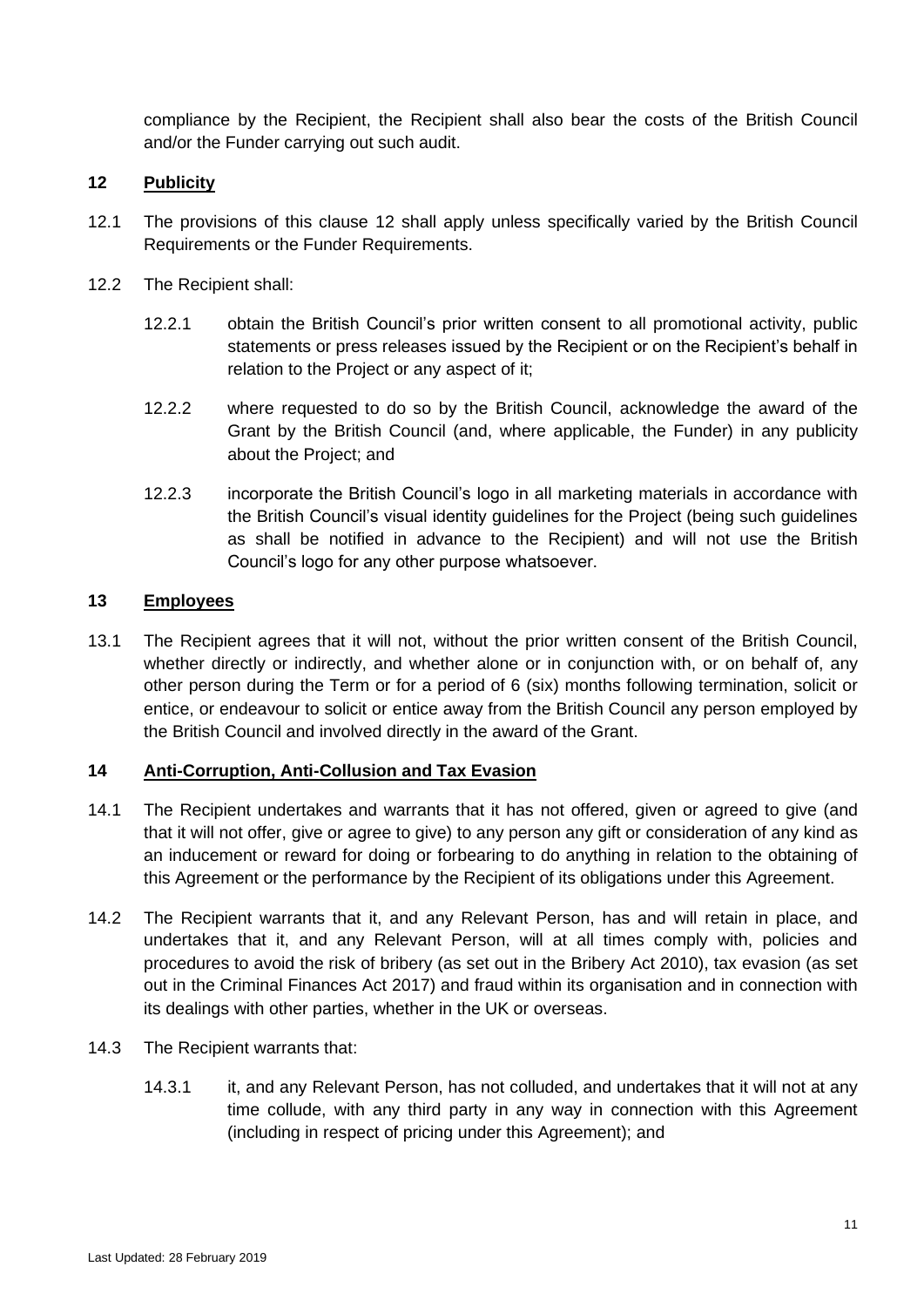- 14.3.2 it, and any Relevant Person, has not engaged, and will not at any time engage, in any activity, practice or conduct which would constitute either:
- 14.3.3 a UK tax evasion facilitation offence under section 45(1) of the Criminal Finances Act 2017; or
- 14.3.4 a foreign tax evasion facilitation offence under section 46(1) of the Criminal Finances Act 2017.

Nothing under this clause [14.3](#page-10-1) is intended to prevent the Recipient from discussing the terms of this Agreement with the Recipient's professional advisors.

- <span id="page-11-0"></span>14.4 The Recipient acknowledges and agrees that British Council may, at any point during the Term and on any number of occasions, carry out searches of relevant third party screening databases (each a "**Screening Database**") to ensure that neither the Recipient, the Recipient's Team nor any of the Recipient's Team's directors or shareholders (where applicable), is or have been listed:
	- 14.4.1 as an individual or entity with whom national or supranational bodies have decreed organisations should not have financial dealings;
	- 14.4.2 as being wanted by Interpol or any national law enforcement body in connection with crime;
	- 14.4.3 as being subject to regulatory action by a national or international enforcement body;
	- 14.4.4 as being subject to export, trade or procurement controls or (in the case of an individual) as being disqualified from being a company director; and/or
	- 14.4.5 as being a heightened risk individual or organisation, or (in the case of an individual) a politically exposed person,

(together the "**Prohibited Entities**").

- <span id="page-11-1"></span>14.5 The Recipient warrants that it will not make payment to, transfer property to, or otherwise have dealings with, any Prohibited Entity.
- <span id="page-11-5"></span><span id="page-11-3"></span>14.6 If any of the Recipient, the Recipient's Team or the Recipient's Team's directors or shareholders (where applicable) is:
	- 14.6.1 listed in a Screening Database for any of the reasons set out in clause [14.4,](#page-11-0) or
	- 14.6.2 breaches any of its obligations set out in clauses [14.1,](#page-10-2) [14.2,](#page-10-3) [14.3](#page-10-1) or [14.5;](#page-11-1)

<span id="page-11-4"></span>then the Recipient shall promptly notify the British Council of any such breach(es) and the British Council shall be entitled to takes the steps set out at clause [14.7](#page-11-2) below.

<span id="page-11-2"></span>14.7 In the circumstances described at clause [14.6.1](#page-11-3) and/or [14.6.2,](#page-11-4) and without prejudice to any other rights or remedies which the British Council may have, the British Council may: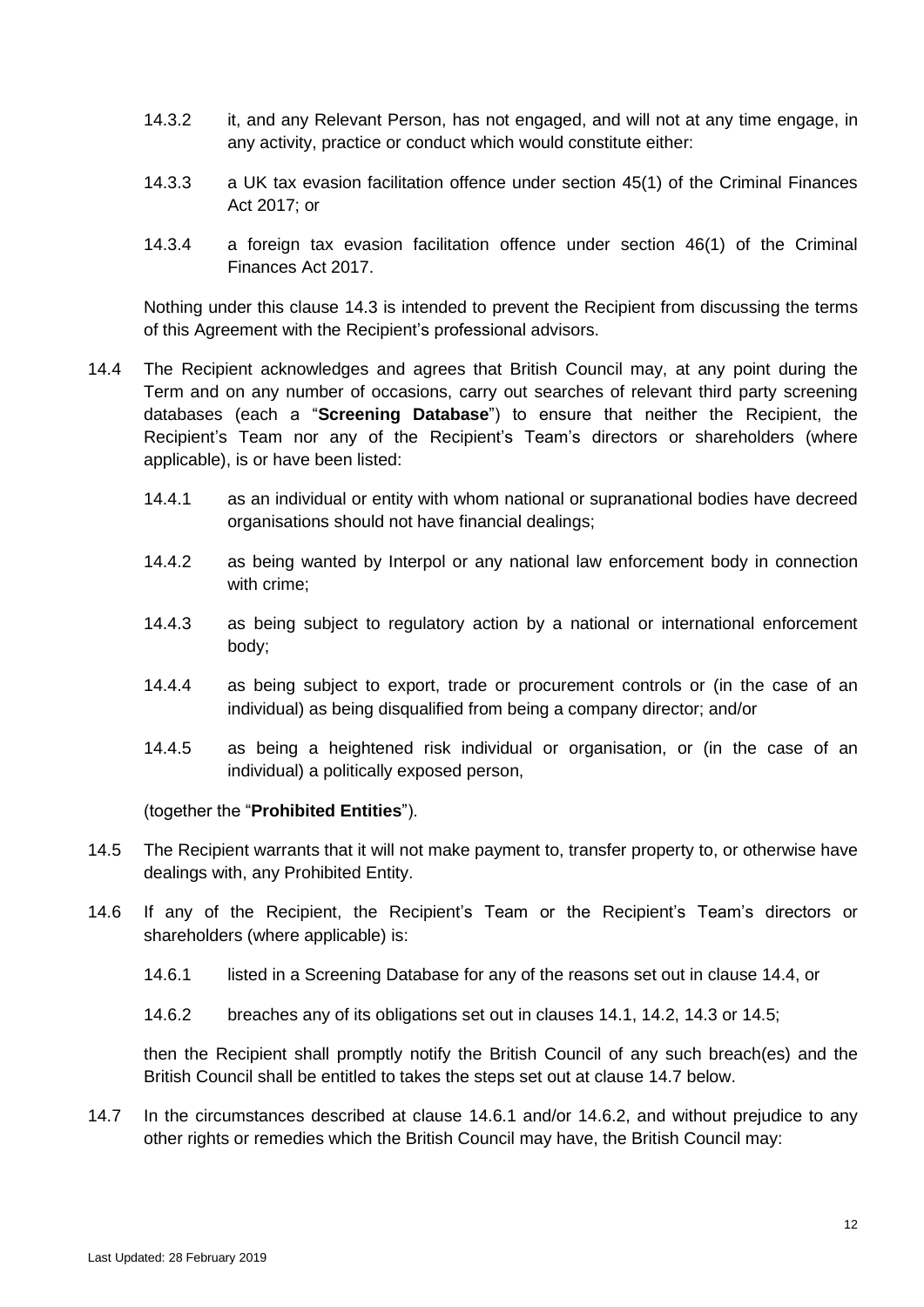- 14.7.1 terminate this Agreement without liability to the Recipient immediately on giving notice to the Recipient; and/or
- 14.7.2 require the Recipient to take any steps the British Council reasonably considers necessary to manage the risk to the British Council of contracting with the Recipient (and the Recipient shall take all such steps and shall provide evidence of its compliance if required); and/or
- 14.7.3 reduce, withhold or claim a repayment (in full or in part) of the charges payable under this Agreement; and/or
- 14.7.4 share such information with third parties.
- <span id="page-12-0"></span>14.8 The Recipient shall provide the British Council with all information reasonably requested by the British Council to complete the screening searches described in clause [14.4.](#page-11-0)
- <span id="page-12-1"></span>14.9 Without limitation to clauses [14.1,](#page-10-2) [14.2,](#page-10-3) [14.3,](#page-10-1) [14.4,](#page-11-0) [14.5,](#page-11-1) [14.6,](#page-11-5) [14.7](#page-11-2) and [14.8](#page-12-0) above, the Recipient shall:
	- 14.9.1 ensure that all Relevant Persons involved in the Project or with this Agreement have been vetted and that due diligence is undertaken on a regular continuing basis to such standard or level of assurance as is reasonably necessary in relation to a person in that position in the relevant circumstances; and
	- 14.9.2 maintain accurate and up to date records of:
		- (i) any requests to facilitate any UK tax evasion offence or any foreign tax evasion offence made to the Recipient or any Relevant Person in connection with the Project or with this Agreement either in the United Kingdom or elsewhere;
		- (ii) any action taken by the Recipient or any Relevant Person to inform the relevant enforcement bodies or regulatory authorities that the Recipient or any Relevant Person has been requested to facilitate a UK tax evasion offence or a foreign tax evasion offence (except to the extent that the Recipient or any Relevant Person is prevented by law from doing so);
		- (iii) its compliance with its obligations under this clause [14](#page-10-4) and all training and guidance provided to Relevant Persons in respect of the obligations under this clause and applicable laws for the prevention of tax evasion;
		- (iv) the Recipient's monitoring of compliance by Relevant Persons with applicable policies and procedures;
		- (v) the measures that the Recipient has taken in response to any incidence of suspected or actual tax evasion or facilitation of tax evasion or breach of this clause [14;](#page-10-4) and
	- 14.9.3 maintain and provide such access to the records or information referred to in clause [14.9.2;](#page-12-1) and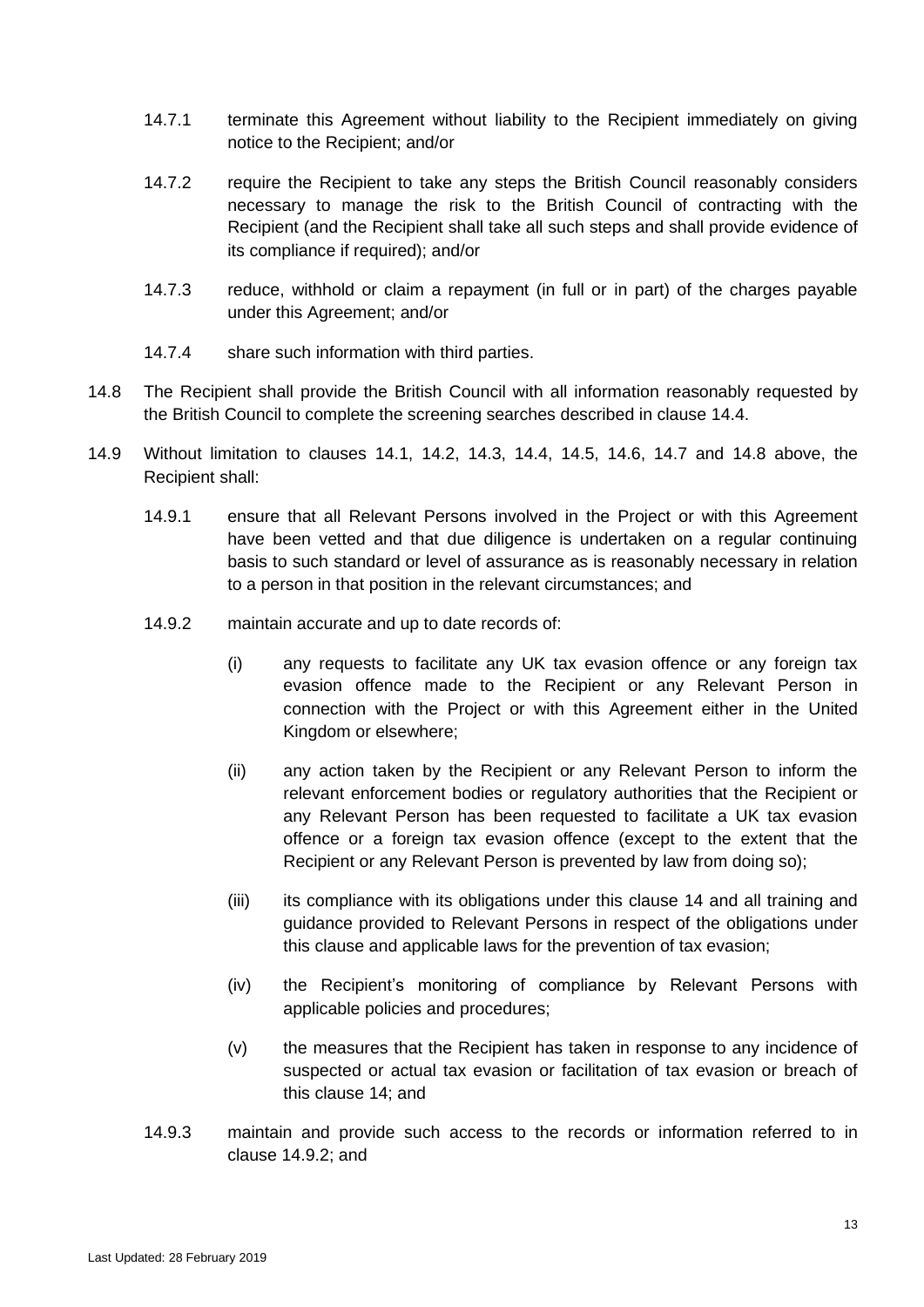- 14.9.4 ensure that all Relevant Persons involved in performing services in connection with this Agreement are subject to and at all times comply with equivalent obligations to the Recipient under this clause [14.](#page-10-4)
- 14.10 For the purposes of this clause [14,](#page-10-4) the expression "**Relevant Person**" shall mean all or any of the following: (a) Relevant Persons; and (b) any Relevant Person employed or engaged by a Relevant Person.

# **15 Anti-slavery and human trafficking**

- <span id="page-13-0"></span>15.1 The Recipient shall:
	- 15.1.1 ensure that slavery and human trafficking is not taking place in any part of its business or in any part of its supply chain;
	- 15.1.2 implement due diligence procedures for its own suppliers, subcontractors and other participants in its supply chains, to ensure that there is no slavery or human trafficking in its supply chains;
	- 15.1.3 respond promptly to all slavery and human trafficking due diligence questionnaires issued to it by the British Council from time to time and ensure that its responses to all such questionnaires are complete and accurate; and
	- 15.1.4 notify the British Council as soon as it becomes aware of any actual or suspected slavery or human trafficking in any part of its business or in a supply chain which has a connection with this Agreement.
- 15.2 If the Recipient fails to comply with any of its obligations under clause [15.1,](#page-13-0) without prejudice to any other rights or remedies which the British Council may have, the British Council shall be entitled to:
	- 15.2.1 terminate this Agreement without liability to the Recipient immediately on giving notice to the Recipient; and/or
	- 15.2.2 require the Recipient to take any steps the British Council reasonably considers necessary to manage the risk to the British Council of contracting with the Recipient (and the Recipient shall take all such steps); and/or
	- 15.2.3 reduce, withhold or claim a repayment (in full or in part) of the Grant; and/or
	- 15.2.4 share with third parties information about such non-compliance.

## **16 Equality, Diversity and Inclusion**

- 16.1 The Recipient shall ensure that it does not, whether as an employer or provider of services and/or goods, discriminate within the meaning of the Equality Legislation.
- 16.2 The Recipient shall comply with any equality or diversity policies or guidelines included in the British Council Requirements.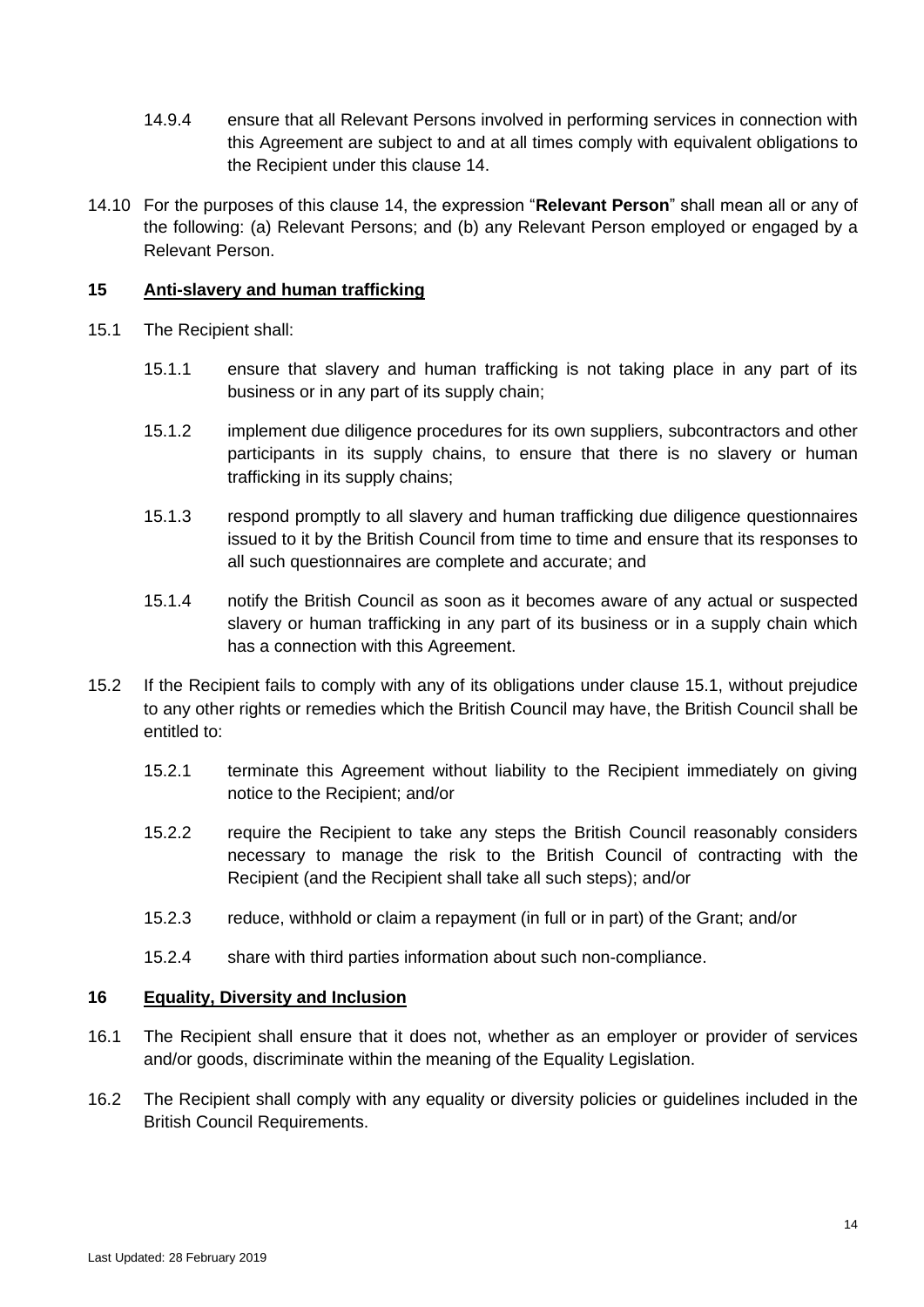# <span id="page-14-2"></span>**17 Assignment**

- 17.1 The Recipient shall not, without the prior written consent of the British Council, assign, transfer, charge, create a trust in, or deal in any other manner with all or any of its rights or obligations under this Agreement.
- <span id="page-14-1"></span>17.2 The British Council may assign or novate this Agreement to: (i) any separate entity Controlled by the British Council; (ii) any body or department which succeeds to those functions of the British Council to which this Agreement relates; or (iii) any provider of outsourcing or third party services that is employed under a service contract to provide services to the British Council. The Recipient warrants and represents that it will (at the British Council's reasonable expense) execute all such documents and carry out all such acts, as reasonably required to give effect to this clause [17.2.](#page-14-1)

## **18 Waiver**

18.1 A waiver of any right under this Agreement is only effective if it is in writing and it applies only to the party to whom the waiver is addressed and the circumstances for which it is given.

#### **19 Entire agreement**

19.1 This Agreement and any documents referred to in it constitute the entire agreement and understanding between the parties with respect to the subject matter of this Agreement and supersede, cancel and replace all prior agreements, licences, negotiations and discussions between the parties relating to it. Each party confirms and acknowledges that it has not been induced to enter into this Agreement by, and shall have no remedy in respect of, any statement, representation, warranty or undertaking (whether negligently or innocently made) not expressly incorporated into it. However, nothing in this Agreement purports to exclude liability for any fraudulent statement or act.

# <span id="page-14-0"></span>**20 Variation**

20.1 No variation of this Agreement shall be valid unless it is in writing and signed by or on behalf of each of the parties.

## **21 Severance**

21.1 If any provision of this Agreement (or part of any provision) is found by any court or other authority of competent jurisdiction to be invalid, illegal or unenforceable, that provision or partprovision shall, to the extent required, be deemed not to form part of the Agreement, and the validity and enforceability of the other provisions of the Agreement shall not be affected.

#### **22 Counterparts**

22.1 This Agreement may be executed in counterparts, each of which when executed shall constitute a duplicate original, but all counterparts shall together constitute one agreement. Where this Agreement is executed in counterparts, following execution each party must promptly deliver the counterpart it has executed to the other party. Transmission of an executed counterpart of this Agreement by email in PDF, JPEG or other agreed format shall take effect as delivery of an executed counterpart of this Agreement.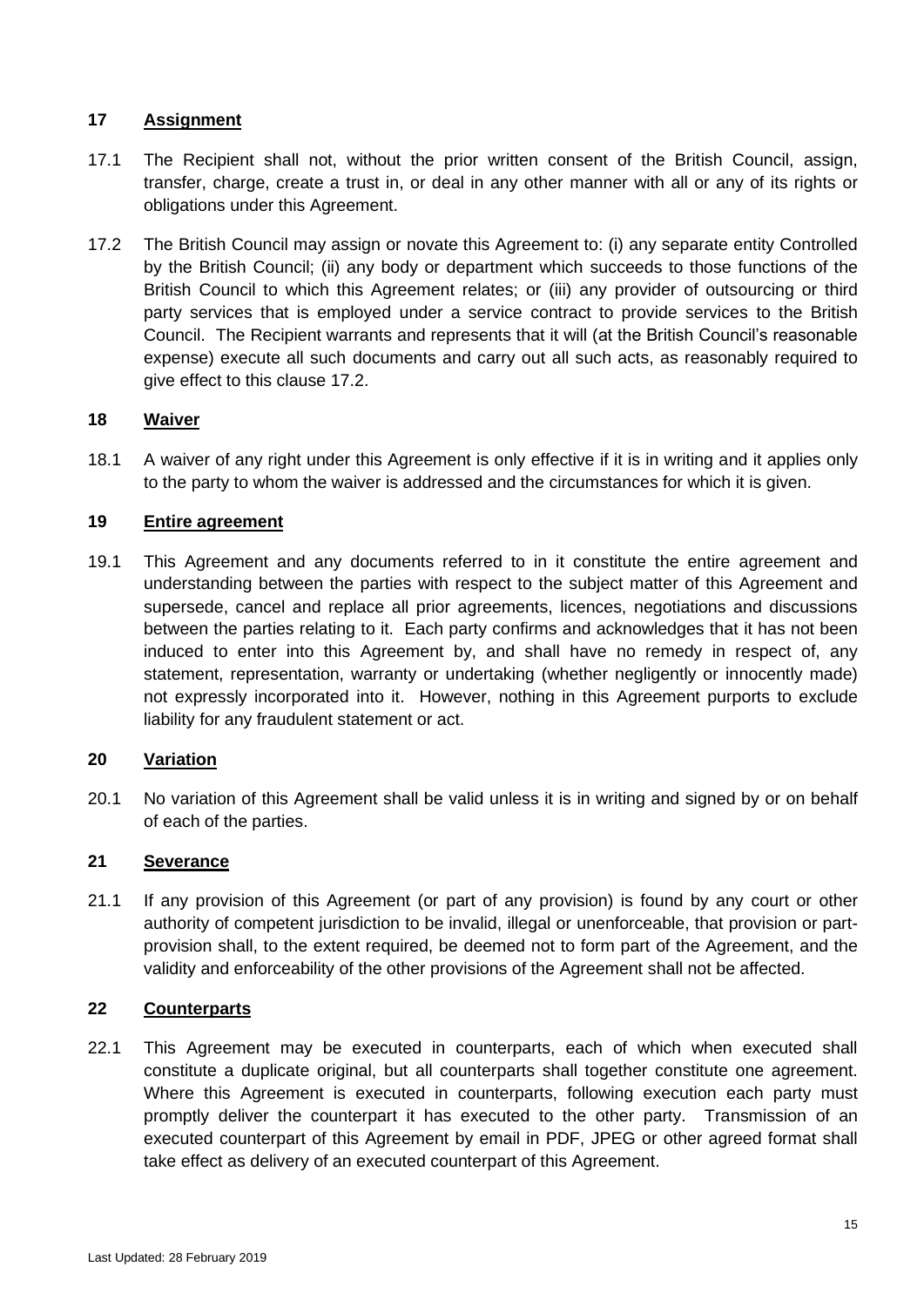# **23 Third party rights**

- 23.1 Subject to clause [1.2.4,](#page-2-1) this Agreement does not create any rights or benefits enforceable by any person not a party to it except that a person who under clause [17](#page-14-2) is a permitted successor or assignee of the rights or benefits of a party may enforce such rights or benefits.
- 23.2 The parties agree that no consent from the British Council Entities or the persons referred to in this clause is required for the parties to vary or rescind this Agreement (whether or not in a way that varies or extinguishes rights or benefits in favour of such third parties).

## **24 No partnership or agency**

24.1 Nothing in this Agreement is intended to, or shall operate to, create a partnership between the parties, or to authorise either party to act as agent for the other, and neither party shall have authority to act in the name or on behalf of or otherwise to bind the other in any way (including the making of any representation or warranty, the assumption of any obligation or liability and the exercise of any right or power) and neither party shall incur any expenditure in the name of or for the account of the other.

# <span id="page-15-2"></span>**25 Force Majeure**

- <span id="page-15-3"></span>25.1 Subject to clauses [25.2](#page-15-0) and [25.3,](#page-15-1) neither party shall be in breach of this Agreement if it is prevented from or delayed in carrying on its business and/or material obligations hereunder by acts, events, omissions or accidents beyond its reasonable control (a "**Force Majeure Event**") including but not limited to (insofar as beyond such control but without prejudice to the generality of the foregoing expression) strikes, lock-outs or other industrial disputes, failure of a utility service or transport network, act of God, war, riot, civil commotion, malicious damage, volcanic ash, earthquake, explosion, terrorist act, epidemic, pandemic or other spread of infectious disease or the imposition of any measures to prevent the spread of disease, nuclear, chemical or biological contamination, compliance with any law or governmental order, rule, regulation or direction, accident, breakdown of plant or machinery, fire, flood or storm.
- <span id="page-15-0"></span>25.2 A party that is subject to a Force Majeure Event shall not be in breach of this Agreement provided that:
	- 25.2.1 it promptly notifies the other party in writing of the nature and extent of the Force Majeure Event causing its failure or delay in performance;
	- 25.2.2 it could not have avoided the effect of the Force Majeure Event by taking precautions which, having regard to all the matters known to it before the Force Majeure Event, it ought reasonably to have taken, but did not; and
	- 25.2.3 it has used all reasonable endeavours to mitigate the effect of the Force Majeure Event, to carry out its obligations under this Agreement in any way that is reasonably practicable and to resume the performance of its obligations as soon as reasonably possible.
- <span id="page-15-1"></span>25.3 Nothing in this clause [25](#page-15-2) shall excuse a party for non-performance (or other breach) of this Agreement if such non-performance (or other breach) results from the acts or omissions of